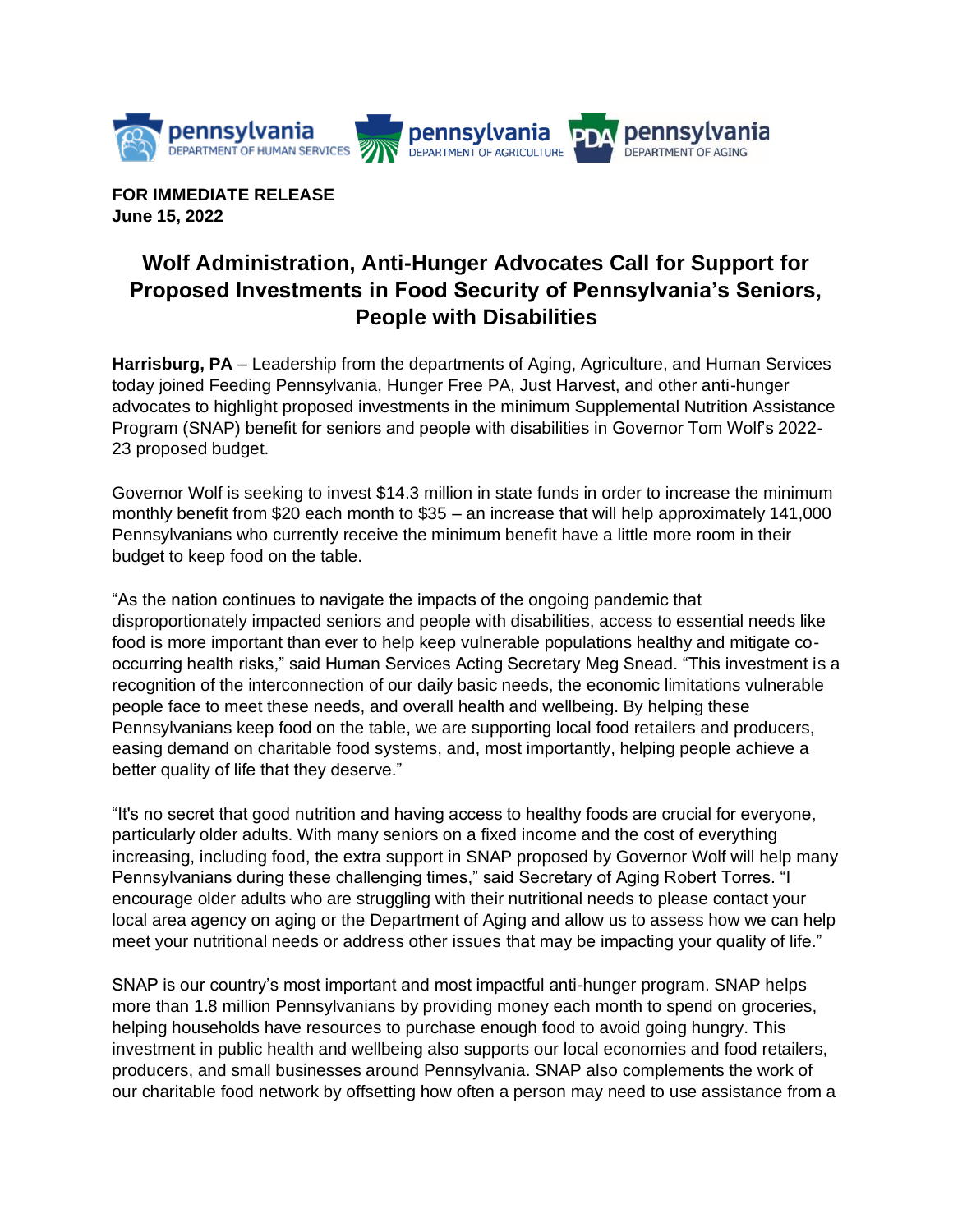food bank or pantry. For every meal provided by a Feeding Pennsylvania food bank, SNAP provides nine.

"In a state as agriculturally rich as Pennsylvania, no one should go hungry. That's why at the Pennsylvania Department of Agriculture (PDA), we are committed to operating programs like the Farmers Market Nutrition Program and the Pennsylvania Agricultural Surplus System that are helping to connect our food-insecure neighbors with fresh, healthy foods produced right here in the commonwealth," said Caryn Long Earl, PDA's Director of Bureau of Food Assistance. "However, these foods, along with the state and federal food and funds we provide to Pennsylvania's charitable feeding system, are only part of the solution. In order for Pennsylvania's seniors and people with disabilities to have access to well-rounded diets, it is critical that we increase the SNAP benefit levels for these individuals."

"While our food banks strive to provide nutritious food for all Pennsylvanians facing hunger, our work is only a fraction of what the federal nutrition programs can accomplish. For every meal our food banks provide, SNAP provides nine," said Jane Clements, CEO of Feeding Pennsylvania. "We are grateful to the Wolf Administration for proposing funding that will support some of the most vulnerable Pennsylvanians in need of food assistance."

SNAP helps nearly 1 million total seniors and people with disabilities purchase fresh, healthy foods, complementing the work of our charitable food network and investing in local grocery stores, small businesses, and food producers while helping vulnerable Pennsylvanians keep food on the table. While SNAP is a federal program and is funded primarily through the federal budget, states administer eligibility and issuance of benefits.

"I thank God for whatever I can get and \$20 is a start, but try to spend \$20 dollars these days with the prices so high. Milk is \$4, bread \$3, American cheese is \$6.99, and a pound of bologna is \$5.99. That is as far as I can make it go for a month," said Janet, a 70-year-old SNAP recipient from Pittsburgh whose story was shared by Just Harvest. "Senior citizens deserve a good meal, just like the rest of the population. Please raise the minimum SNAP allotment and help seniors like me afford more healthy food. \$20 dollars is nowhere near enough to really help with today's prices."

Inadequate food and chronic nutrient deficiencies have profound effects on a person's life and health, including increased risks for chronic diseases, higher chances of hospitalization, poorer overall health, and increased health care costs. According to the Robert Wood Johnson [Foundation,](https://www.rwjf.org/en/blog/2018/01/how-snap-benefits-seniors-and-health-cares-bottom-line.html#:~:text=New%20research%20shows%20that%20seniors,costs%20and%20improve%20health%20outcomes.) the number of seniors who experience food insecurity more than doubled from 2001-2015, but participation in SNAP has demonstrated reductions in the rate of hospital or nursing home stays.

In addition to SNAP helping keep food on the table and reducing rates of poor health that can come from inadequate access to food, SNAP helps local economies. In May 2019, the United States Department of Agriculture (USDA) published [a study](https://www.ers.usda.gov/webdocs/publications/93169/err-263.pdf?v=1509.3) on the influence of SNAP redemptions on the economy and county-level employment in the time leading up to, during, and after the Great Recession. This study found that SNAP redemptions could have a greater economic stimulus impact than many other forms of government spending per dollar spent, because they are paid directly to lower income individuals, helping them meet their most